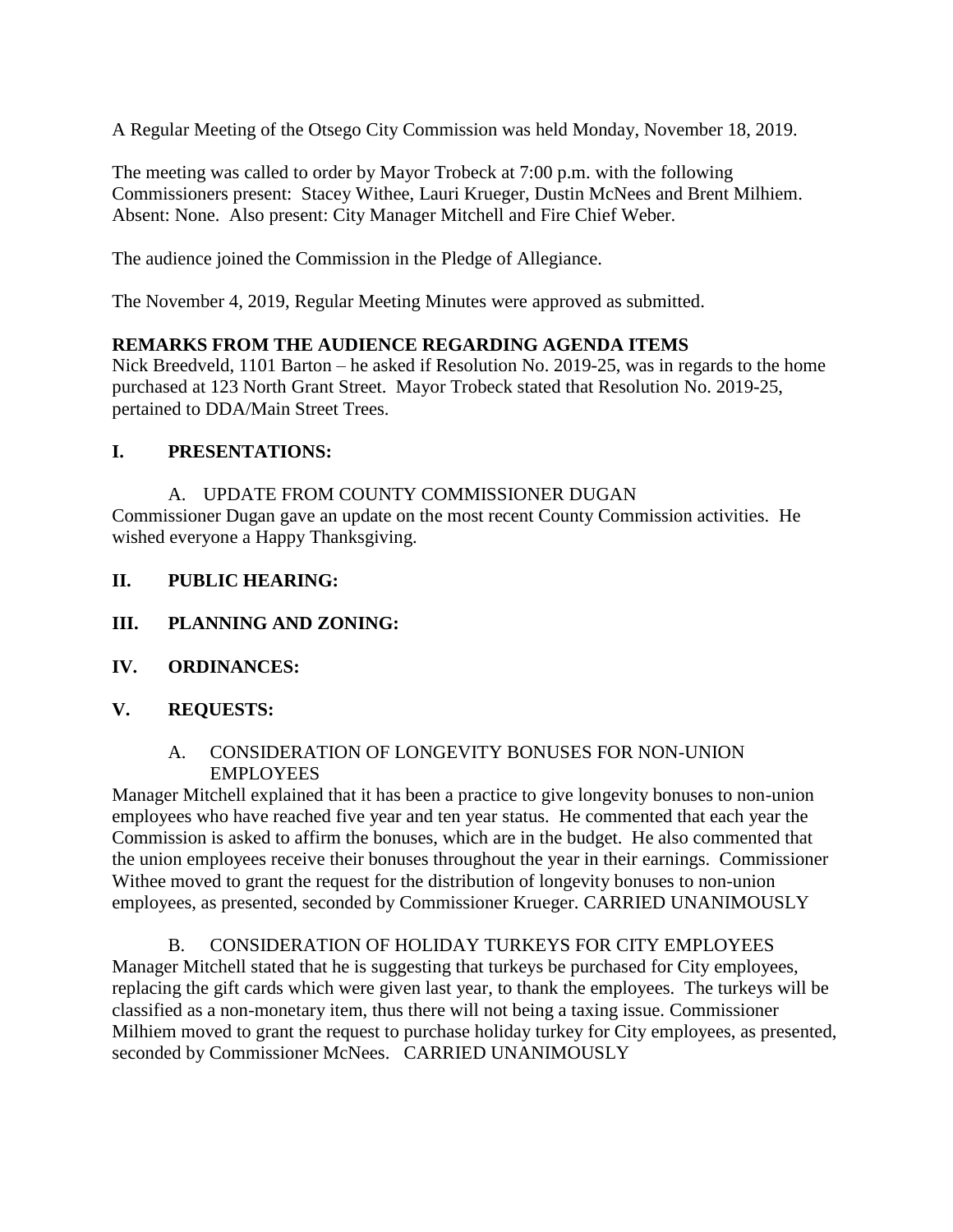## C. CONSIDERATION OF AN AMENDMENT TO THE 2019-2020 FINE & FEE SCHEDULE – REGARDING NON-METERED SEWER RATES

Manager Mitchell gave a brief history of the one utility bill with a Sewer Only (Non-Metered) – charge in the City. He stated that he is proposing that the Fine and Fee Schedule be changed to reflect a per person charge of 4,500/Gallon per quarter. He stated that the owner will be required to sign an affidavit stating how many people reside at the residence for billing purposes. Commissioner Withee moved to authorize an amendment to the 2019-2020 Fine & Fee Schedule, regarding Non-Metered Sewer Rates, as presented, seconded by Commissioner Krueger. CARRIED UNANIMOUSLY

## **VI. AGREEMENTS:**

## **VII. RESOLUTIONS:**

## A. CONSIDERATION OF RESOLUTION NO. 2019-25 - A RESOLUTION TO AMEND THE 2019-2020 ANNUAL APPROPRIATIONS BILL

Manager Mitchell explained that the budget adjustment was a request from the DDA/Main Street Board for additional trees to be planted in the downtown. Commissioner Krueger offered the following resolution and moved for its adoption, seconded by Commissioner Withee.

# CITY OF OTSEGO ALLEGAN COUNTY, MICHIGAN RESOLUTION NO. 2019-25

# RESOLUTION TO AMEND THE 2019-2020 ANNUAL APPROPRIATIONS BILL

WHEREAS, the Otsego City Commission approved the 2019-2020 Annual Appropriations Bill which limited amounts for expenditures and anticipated revenues for the 2019-2020 fiscal year; and

WHEREAS, certain activities and/or revenue sources will exceed previous projections; and

WHEREAS, the Otsego City Commission wishes to formally amend the annual appropriations bill in acknowledgement of the need for revisions,

THEREFORE, BE IT RESOLVED, that the Otsego City Commission hereby approves the following increases and decreases to the 2019-2020 Annual Appropriations Bill:

| DDA/Main Street Expenditures |                  |         |
|------------------------------|------------------|---------|
| 248-729-880.202              | $Design - Trees$ | \$2,500 |
| Net Increase/(Decrease)      |                  | \$2,500 |

YEAS: Commissioners: Cyndi Trobeck, Stacey Withee, Brent Milhiem, Laurie Krueger, & Dustin McNees.

NAYS: Commissioners: None.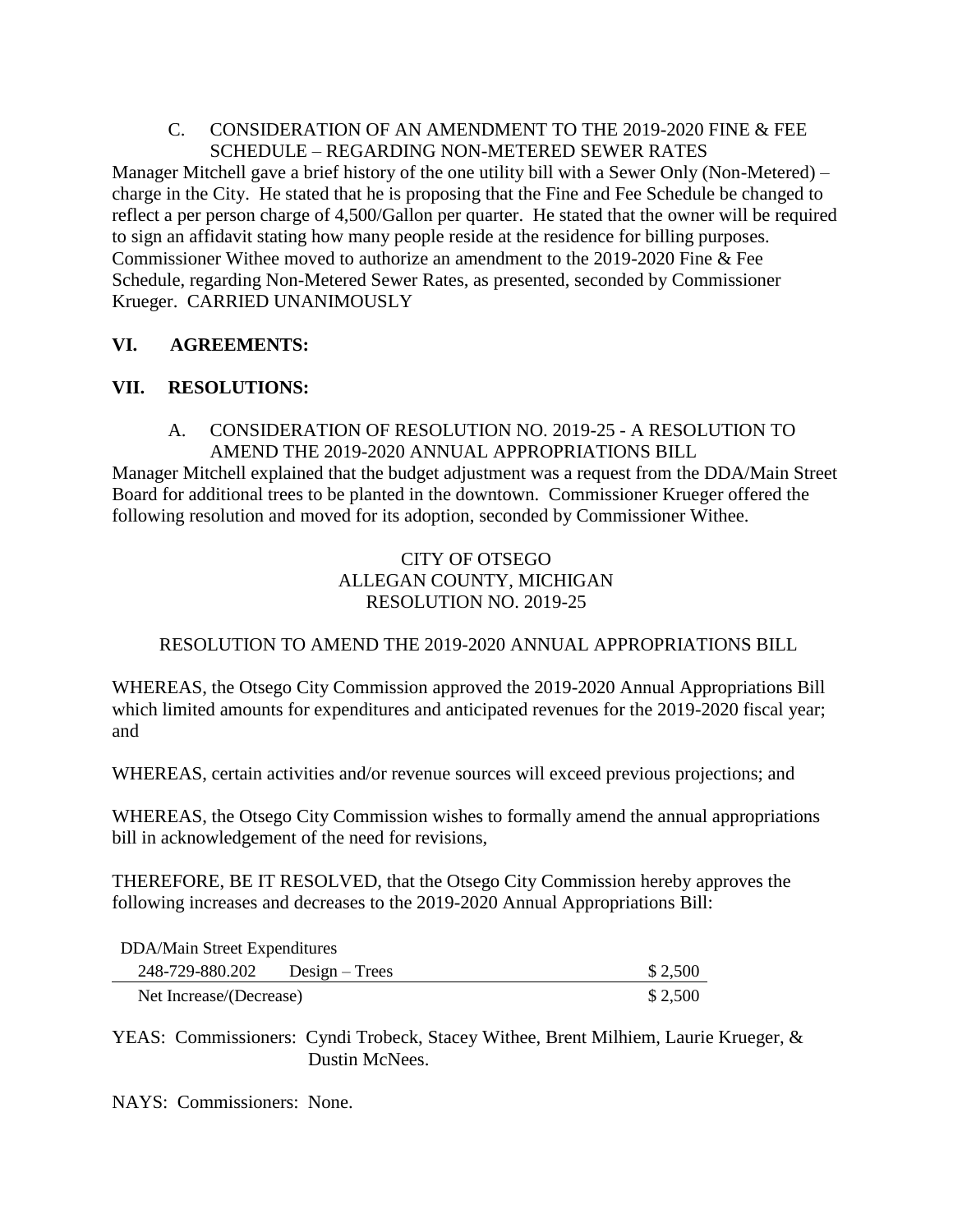ABSTAIN: Commissioners: None.

ABSENT: Commissioners: None.

### RESOLUTION DECLARED ADOPTED.

B. CONSIDERATION OF RESOLUTION NO. 2019-26 – A RESOLUTION TO APPROVE CONTRACT NO. 19-5532 BETWEEN THE MICHIGAN DEPARTMENT OF TRANSPORTATION AND THE CITY OF OTSEGO MICHIGAN

Manager Mitchell commented that the resolution is to authorize the Mayor and City Clerk to enter into an agreement with MDOT for the matching grant for mill and fill on various streets. A brief discussion took place regarding the specifics of the grant. Commissioner Milhiem offered the following resolution and moved for its adoption, seconded by Commissioner McNees.

## CITY OF OTSEGO **MICHIGAN** RESOLUTION NO. 2019-26

# A RESOLUTION TO APPROVE CONTRACT NO. 19-5532 BETWEEN THE MICHIGAN DEPARTMENT OF TRANSPORTATION AND THE CITY OF OTSEGO MICHIGAN

WHEREAS, the City of Otsego desires to complete hot mix asphalt resurfacing along South Grant Street from Highway M-89 to Otsego Middle School entrance, along North Street from Highway M-89 to Helen Avenue, along Orleans Street from Grant Street to Sherwood Street, along Franklin Street from South Grant Street to Sherwood Street, along Eley Street from Highway M-89 to Barton Street, along Temple Street from Irving Street to South Wilmott Street, along Allen Street from Irving Street to South Wilmott Street, and along Goodsell Street from Lawrence Drive to Barton Street, and all together with necessary related work; and

WHEREAS, the City of Otsego desires to enter into a contract with the Michigan Department Transportation for the purpose of fixing the rights and obligations of the parties in agreeing to the above mentioned improvements; and

NOW, THEREFORE, IT IS RESOLVED THAT, the Otsego City Commission hereby approves the contract between the City of Otsego and the Michigan Department of Transportation for hot mix asphalt resurfacing work along South Grant Street from Highway M-89 to Otsego Middle School entrance, along North Street from Highway M-89 to Helen Avenue, along Orleans Street from Grant Street to Sherwood Street, along Franklin Street from South Gant Street to Sherwood Street, along Eley Street from Highway M-89 to Barton Street, along Temple Street from Irving Street to South Wilmott Street, along Allen Street from Irving Street to South Wilmott Street, and along Goodsell Street from Lawrence Drive to Barton Street, and all together with necessary related work; and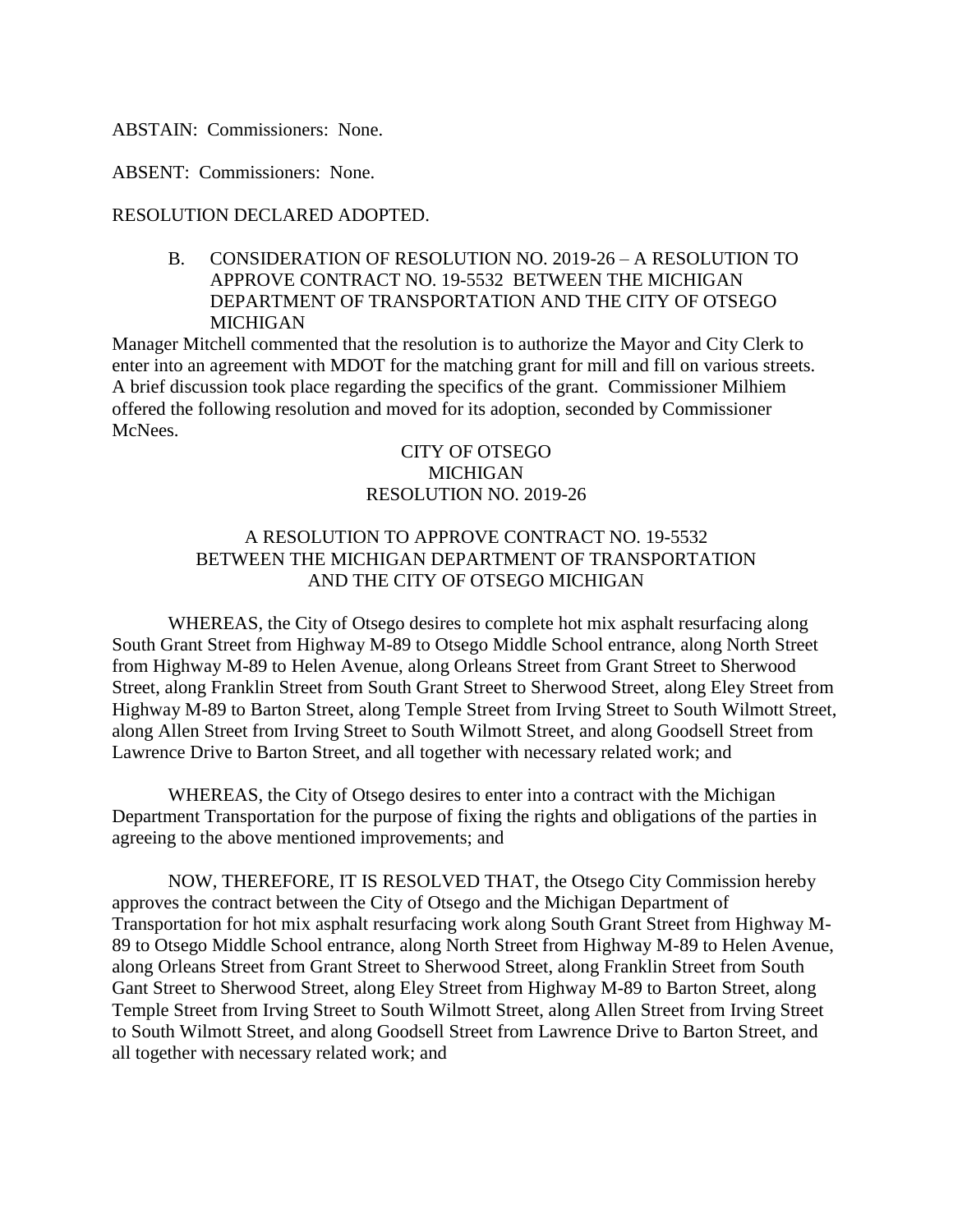BE IT FURTHER RESOLVED THAT Mayor, Cyndi Trobeck and City Clerk, Angela M. Cronen are specifically authorized to enter into this contract – No. 19-5532, with the Michigan Department of Transportation.

YEAS: Commissioners: Cyndi Trobeck, Stacey Withee, Brent Milhiem, Laurie Krueger, & Dustin McNees.

NAYS: Commissioners: None.

ABSTAIN: Commissioners: None.

ABSENT: Commissioners: None.

RESOLUTION DECLARED ADOPTED.

## **VIII. APPOINTMENTS:**

### **IX. DISCUSSION ITEMS:**

### **MANAGER'S REPORT**

- 1. He gave updates on the following: leaf pickup; completion of M-89 road repair; and the Main Street Pavilion. He wished everyone a Happy Thanksgiving.
- 2. He asked for further questions or comments regarding his written Manager's Report submitted to the Commission in their weekly packet. Commissioner Withee asked if there was going to be a spring leaf pickup, and Manager Mitchell replied at this time, there are no plans to have one. Commissioner Milhiem asked if Manager Mitchell had spoken with the school regarding the upcoming millage request. Manager Mitchell stated that he will give Commissioner Milhiem the information that he has.

### **COMMUNICATIONS**

None.

## **REMARKS FROM THE AUDIENCE**

Robert Alway, 1012 Barton – he commented on the distribution of the turkeys to employees. Mayor Trobeck commented that if an employee does not want the turkey, it will be donated.

Nick Breedveld, 1101 Barton – he had various questions and comments regarding the crack filling work on Dix and Washington Streets. He described it as a mess.

### **COMMISSIONERS' COMMENTS**

Commissioner McNees – he thanked the audience for attending. He thanked the volunteers who worked on the ice rink for an entire Saturday morning – Mike Bosch, Eli and Rick Saucedo, Marty Bennett, and Joel Saukas. He thanked Clerk Cronen for the work that she does.